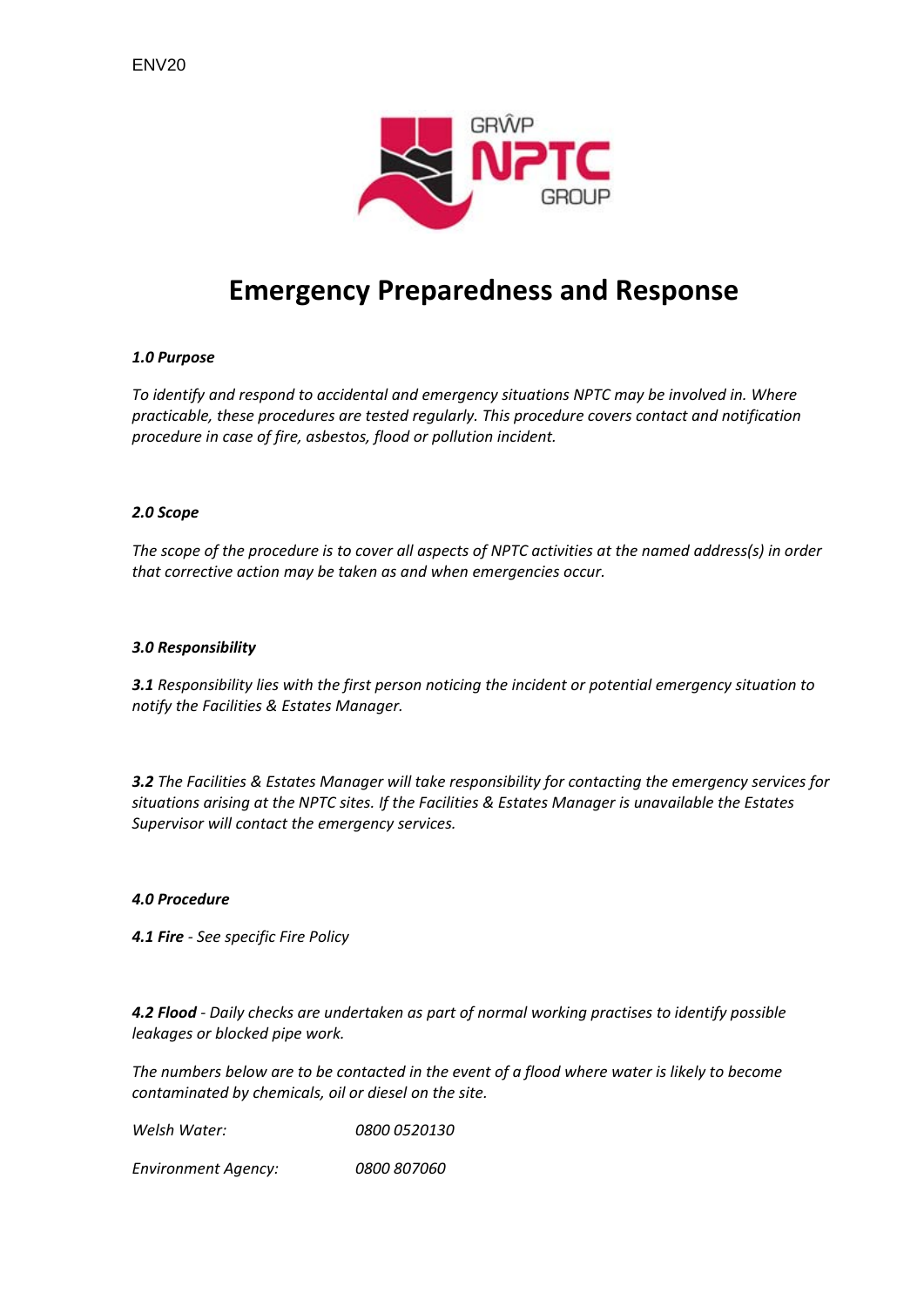4.3 Spillage - Responsibility for any spillage lies with the first person detecting or finding the spill to contain it by taking action as detailed in the toolbox talks and the spill procedure flow sheet below.

In every instance of spill MUST be recorded and investigated as a non-conformity by following steps *listed in the Non‐conformity procedure.*

All records of spillage should be stored safely for a period of at least 2 years in such a way that they *remain legible and easily accessible.*

*In accordance with COSHH legislation data sheets are retained identifying possible hazardous chemicals.*

*4.4 Asbestos ‐ See specific Asbestos guidance.* 

# *5.0 Associated Documents*

*Non‐Conformance Procedure*

*COSHH Data Sheets*

*Aspects Register*

*Fire Policy*

*Asbestos Register*

*Emergency Preparedness and Pollution Prevention Table*